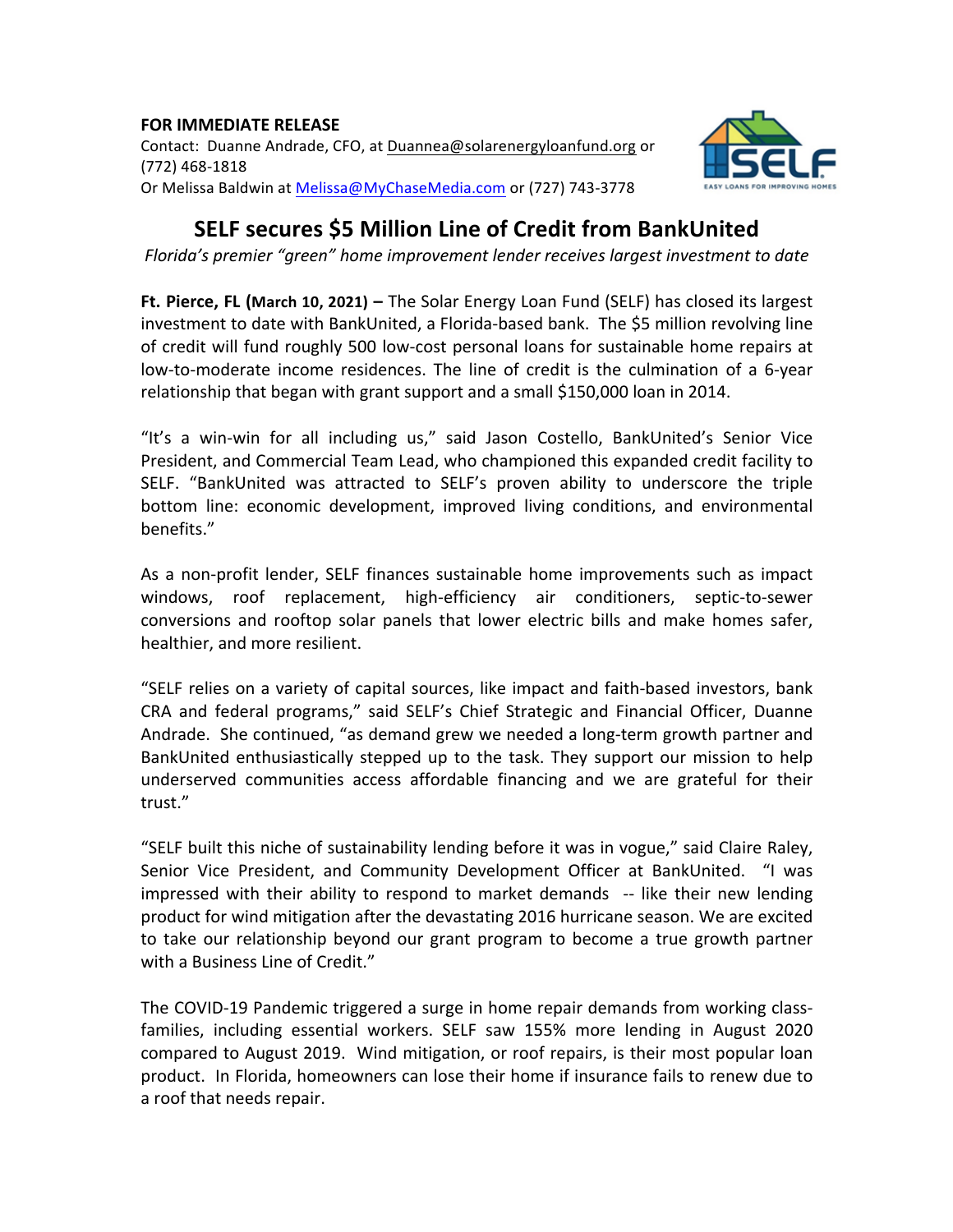"This major investment shows that not only does SELF's equitable lending model create social, environmental, and societal benefits, but we generate real business results," said SELF CEO and founder, Doug Coward. SELF has closed over 1,700 sustainable home renovation project loans with a default rate of less than 2%.

As a certified Community Development Finance Institution, (CDFI) 73% of SELF's clients are low-to-moderate income residents. Through careful budgeting and vetting, SELF is finding success in what other banks consider a "sub-prime" market. SELF became operational in April 2011 as a pilot project in St. Lucie County and has since expanded to 90 cities and counties in Florida, Alabama, Georgia, and South Carolina.

*>>> To schedule an interview with CFO, Duanne Andrade, Contact Melissa Baldwin at 727-743-3778 or Melissa@MyChaseMedia.com*

*>>> To schedule an interview with BankUnited, contact Donna Crump-Butler at dbutler@bankunited.com .*

## **About Solar Energy Loan Fund**

The nonprofit SELF organization is a community-based lending organization committed to social, environmental, and financial justice. As a certified Community Development Financial Institution (CDFI), SELF's mission is to rebuild and empower underserved communities by providing access to affordable and innovative financing for sustainable home improvements. SELF is the first "green" Community Development Finance Institution (CDFI) in the Southeast. The loan fund has deployed \$17 million in loans since 2011.

### **SELF finances the following types of projects for Florida homeowners:**

**Energy Efficiency:** high-efficiency HVAC, weatherization, insulation, LED lights **Solar:** solar PV panels, solar water heaters, solar attic fans, solar A/C systems **Water and Sewer:** septic-to-sewer conversions, lateral line replacement, potable water hook-up, and plumbing repairs

Wind-Hazard Mitigation: roof repair or replacement, impact windows and doors, hurricane shutters

**Disability Products:** wheelchair ramps, walk-in-showers, accessibility To learn more visit www.SolarEnergyLoanFund.org

### **About BankUnited, N.A.**

BankUnited, N.A., a national bank headquartered in Miami Lakes, Florida, provides a full range of banking and related services to individual and corporate customers through banking centers in Florida and the New York metropolitan area. BankUnited, N.A. also provides certain commercial lending and deposit products through national platforms.